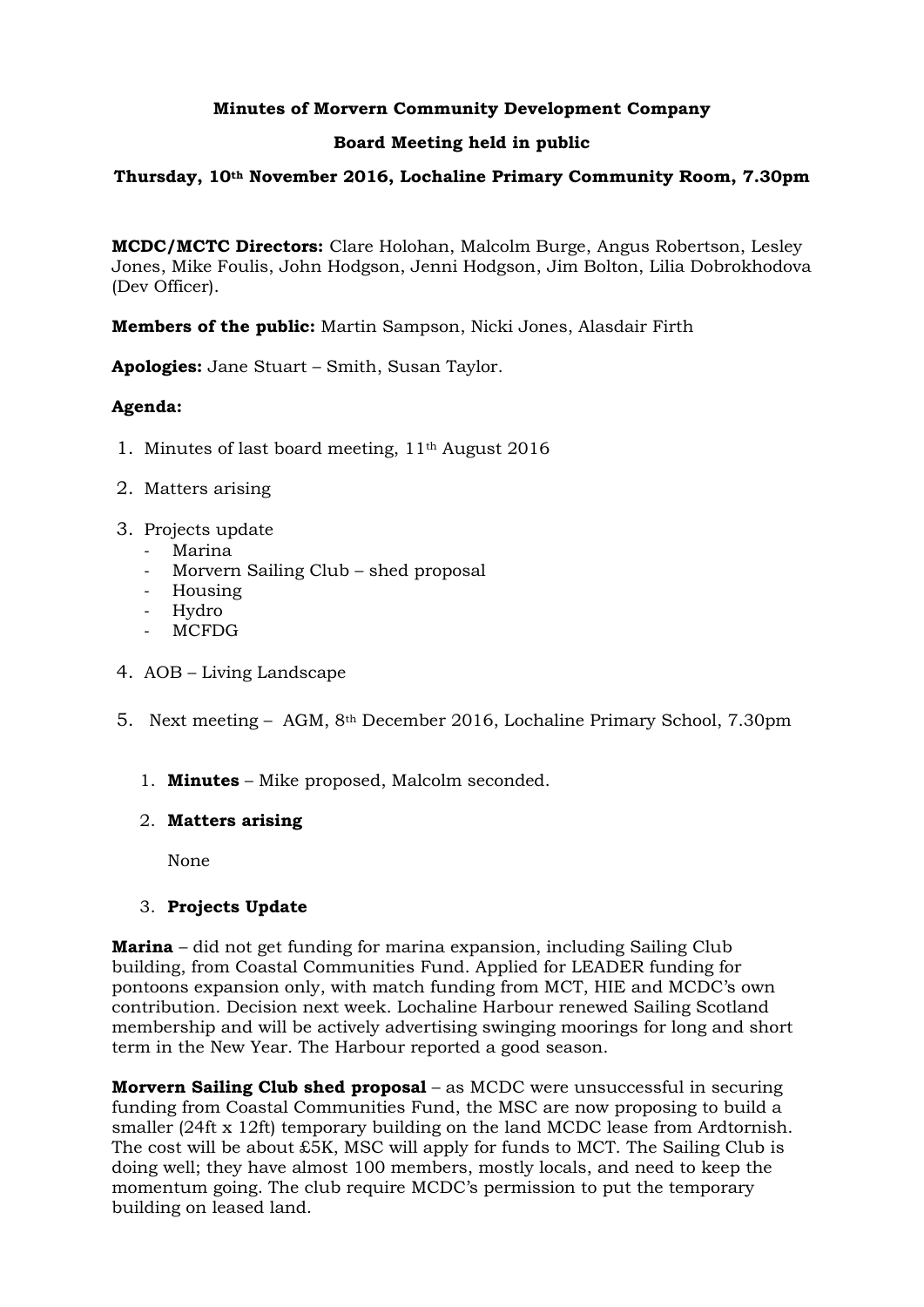Jim Bolton raised several concerns:

- Building to be sited on leased land
- MSC should raise the funds not MCDC
- Application to MCT only, suggest applying to Ardtornish Hydro Fund

Angus had a concern about the building being temporary and suggested that a time limit was put on the potential agreement between MCDC and MSC.

A discussion took place about the above points. Malcolm (on behalf of MSC) explained that once a permanent building is in place, the temporary building will be donated to another community group, i.e. allotments on MCW etc. MSC are successful in their own fundraising, they raised £1,500.00 in donations this year plus grant funding. It was agreed that the building should look good and be in keeping with what Lochaline Harbour already has. MSC will consider applying to Ardtornish Hydro Fund but retains their right to apply to MCT for funds also as it will be up to the Trust to determine whether the cost is eligible. MSC will also revisit the Awards for All application that just needs to be revamped for the permanent building. Jim was concerned about MCDC leasing the land as if MCDC went bust, all assets would transfer to the land owner. Although MCDC have a secure lease with Ardtornish and there are conditions involved with assets that had been built with grant funding, the Board have agreed that land purchase from the Estate should be on the agenda for future meetings. MCDC should try and buy the land currently leased from Ardtornish (Lochaline Harbour).

The Board agreed that MSC's proposal for a temporary building should be forwarded to the Estate (Tony and Hugh) for approval. MCDC will arrange a lease with MSC with regard to time scales for a temporary building.

**Housing** – awaiting planning decision for both sites. Forestry Site is imminent while the planners are still considering flood risk at the Scout Hut site, despite both in – house and professional flood risk assessments determining that there is no risk of flood. Martin Sampson suggested that councillor Andrew Baxter may be a good ally with planning. Once planning is in place, MCDC board will have a separate meeting to discuss the plan of action for both housing and community building proposals. In the meantime, the Big Lottery invited MCDC to submit funding application for a community building.

**Hydro** – currently progressing both schemes. Allt achadh Forsa – changed design which in effect is 2 schemes, the upper one is not too good but the lower one is better, both just under 100kWatt. Barr – Angus thinks it can potentially be much bigger (1.5mWatt), he asked Hydroplan to revisit the design.

Grid connection – SSE are in the process of designing the connections after MCDC accepted the grid connection offer. This includes 5km of private cable and changing from 11kW to 33kW.

Planning – apply in January, 6 months to determine. By mid summer, MCDC will have to make a decision on whether to apply for FITs pre – accreditation. Right now, MCDC should be thinking about whether to go ahead or not, also need to start looking at financing the hydro schemes, and their viability. MCDC should also be on the lookout for someone who is able to help with raising finance. MCDC have funds within CARES grant to fund a financial advisor. There are organisations who can provide attractive financial packages for hydro schemes and Angus and Lilia met some of them. Angus suggested at looking at other communities who run hydro/wind schemes as those are currently looking at investing elsewehere, e.g. Wind Shetland investing in a scheme in Argyle.